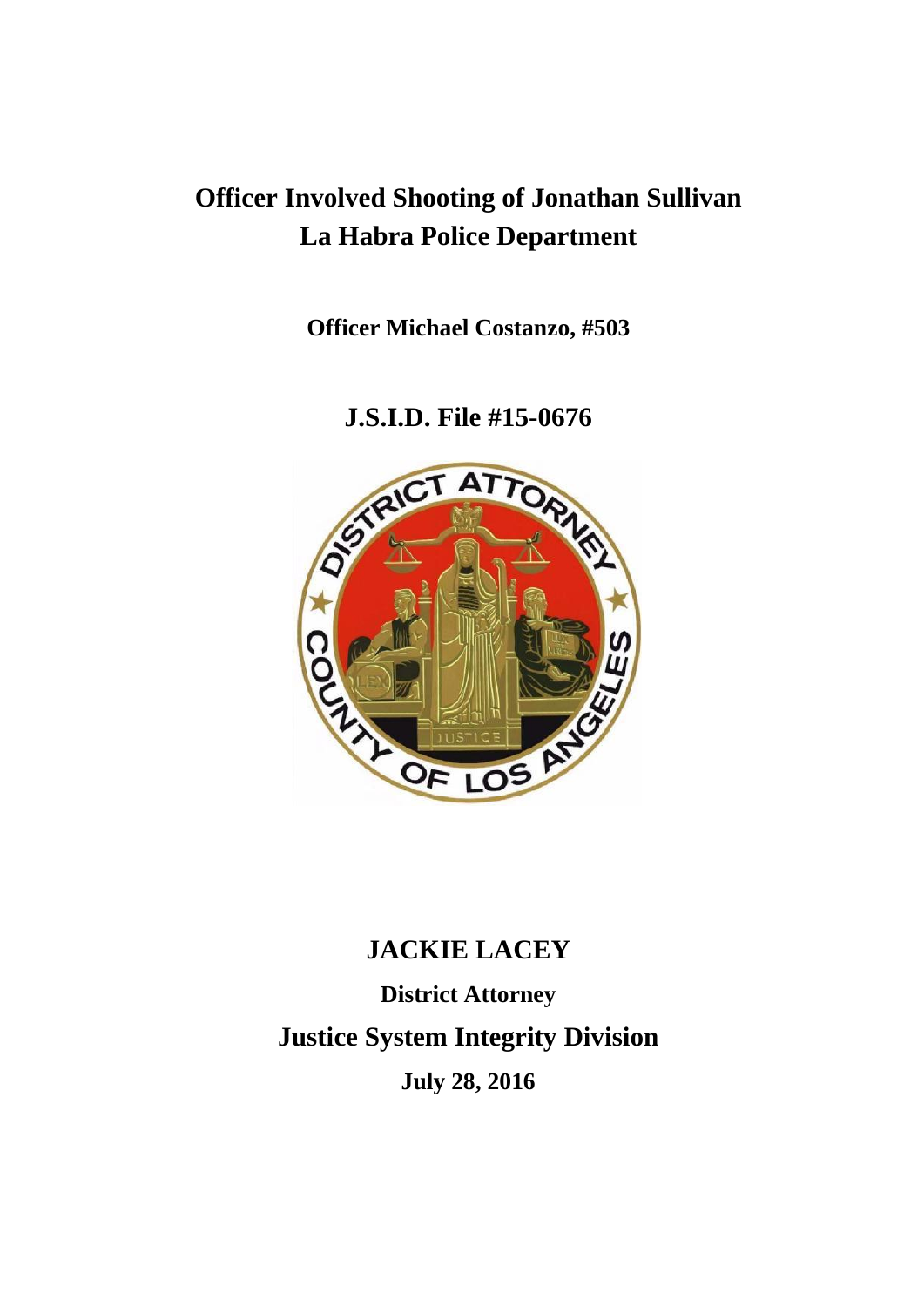#### **MEMORANDUM**

TO: CHIEF JEFF A. PIPER Whittier Police Department Investigations Division-Homicide Unit 13200 Penn Street Whittier, California 90602

> CAPTAIN GEORGE JOHNSTONE La Habra Police Department 150 N. Euclid Street La Habra, California 90631

- FROM: JUSTICE SYSTEM INTEGRITY DIVISION Los Angeles County District Attorney's Office
- SUBJECT: Officer Involved Shooting of Jonathan Sullivan J.S.I.D. File #15-0676 W.P.D. File #2015-00010521
- DATE: July 28, 2016

The Justice System Integrity Division of the Los Angeles County District Attorney's Office has completed its review of the December 27, 2015, non-fatal shooting of Jonathan Sullivan by La Habra Police Department (LHPD) Officer Michael Costanzo. It is our conclusion that Officer Costanzo acted in lawful self-defense and defense of others.

The District Attorney's Command Center was notified of this shooting on December 27, 2015, at approximately 9:20 p.m. The District Attorney's Response Team responded and was given a briefing and walk-through of the scene.

The following analysis is based on reports submitted to our office by Whittier Police Department Detectives Chad Hoeppner and Sergio Lopez. The reports include photographs, videos, audiorecorded interviews of witnesses, and radio transmissions. The voluntary statement of Officer Michael Costanzo was considered in this analysis.

#### **FACTUAL ANALYSIS**

#### **Background:**

On December 27, 2015, a Los Angeles County Sheriff's deputy was a victim of an auto burglary where he discovered his gun, flat badge and wallet containing credit cards were taken from the center console of his vehicle. He contacted LHPD and reported the crime. The deputy checked his credit card activity on-line and discovered unauthorized activity at a gas station and Walmart.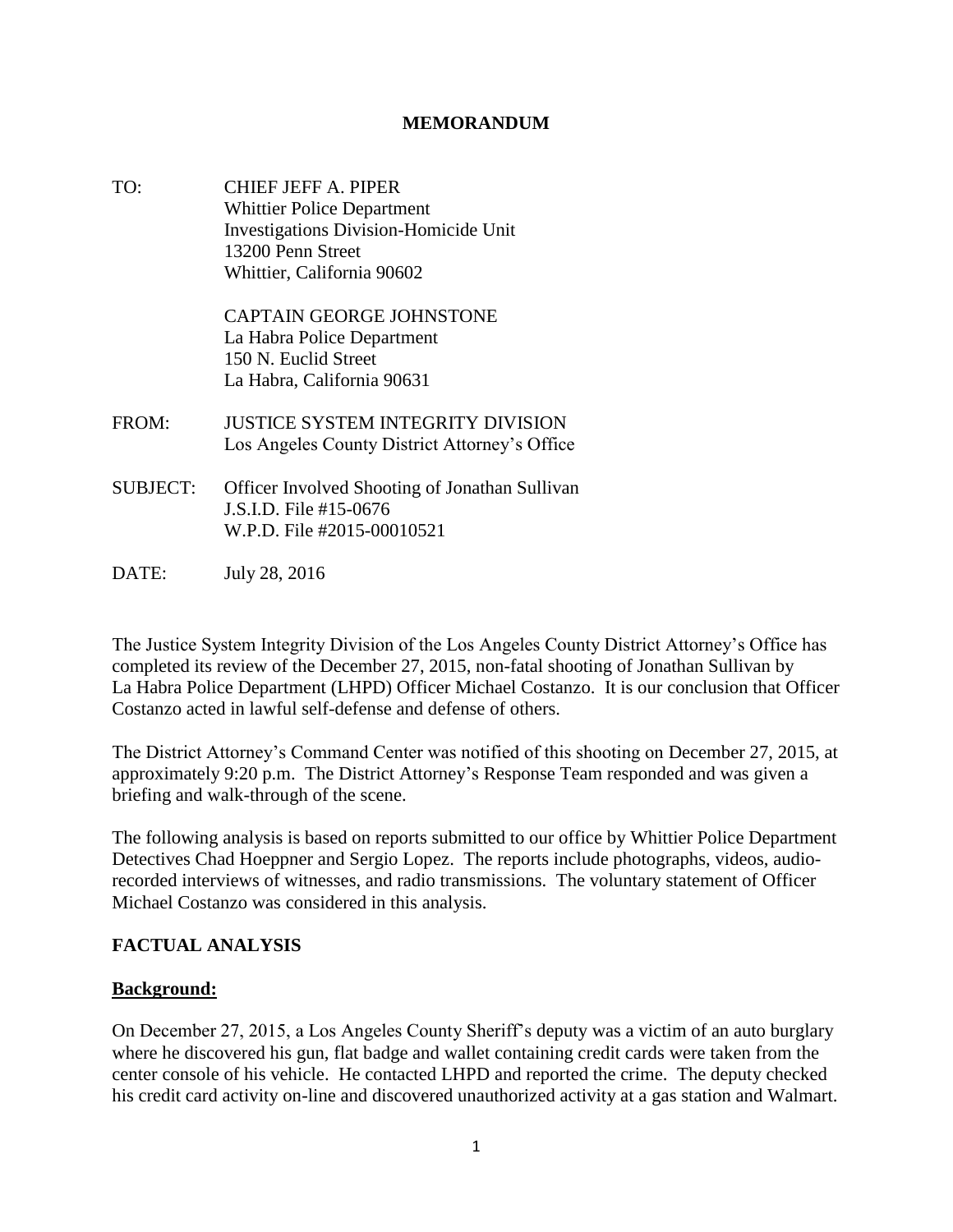The deputy and LHPD detectives contacted Walmart security and were able to view surveillance video which depicted a male, later identified as Jonathan Sullivan, and a female, later identified as Nicole Lee, using the deputy's credit card. Sullivan and Lee were also seen on video in a truck.<sup>1</sup> Later the same day, Lee returned to the same Walmart and attempted to use the credit card again. Lee was detained and arrested at the Walmart for using the stolen credit card. Lee advised LHPD detectives that the credit card was given to her by Sullivan, who also sent her a picture via text message of a gun he obtained. Lee gave the detectives additional information which led them to Sullivan's location. LHPD undercover Detectives Hentcy and Irwin, followed Sullivan for hours while he was driving his truck in the hopes of Sullivan leading them to the deputy's stolen items.

At approximately 7:30 p.m., Sullivan entered the driveway of his residence located at 10340 Tigrina Avenue in the City of Whittier. Hentcy and Irwin advised uniformed LHPD Officer Michael Costanzo, who was aware of the operation and driving an LHPD marked police unit, of Sullivan's location and requested a traffic stop be conducted. Costanzo pulled up to the residence while Sullivan was still in his car, and attempted to make contact with him. Sullivan exited his truck, running. Costanzo ordered Sullivan to stop, but he fled on foot eastbound in the driveway. Costanzo engaged in a short foot pursuit of Sullivan who fled to a walkway between the property's garage and a neighboring garage. Sullivan turned toward Costanzo while he was in between the two garages and pointed a handgun at Costanzo. In fear for his life, Costanzo fired his weapon one time at Sullivan, striking him in the left arm.

#### **Officer Michael Costanzo Statement:**

Costanzo was informed of an ongoing investigation that was being conducted where a Los Angeles County Sheriff deputy's vehicle had been burglarized. The deputy's firearm, badge, and wallet containing credit cards were stolen. Costanzo was aware that during the course of the investigation, Sullivan and Lee had used the victim's credit card at Walmart. Officers were dispatched to Walmart when Lee attempted to make a second purchase utilizing the stolen credit card and Lee was arrested.

Based on the arrest of Lee, investigators identified Sullivan as a potential person of interest. Costanzo stated there was a photo depicting Sullivan in possession of the outstanding firearm that was provided by Lee. While in the field, Costanzo overheard a broadcast requesting a patrol vehicle to conduct a traffic stop on the vehicle.

Costanzo was directed by Hentcy and Irwin to conduct a traffic stop on Sullivan as they were traveling southbound on Tigrina Avenue. Sullivan made a right turn into the driveway of his residence on Tigrina Avenue. Sullivan accelerated before coming to a stop behind a parked vehicle, leading Costanzo to believe Sullivan was going to run.

As Sullivan exited his vehicle and closed the door, Costanzo could see a black handgun in Sullivan's right hand. Sullivan turned away from Costanzo and ran eastbound toward a detached garage. Costanzo began a foot pursuit of Sullivan and was able to close the distance on him. He

 $\overline{\phantom{a}}$ <sup>1</sup> The truck depicted in the Walmart video surveillance was a blue 2006 Chevrolet Silverado registered to Jonathan Paul Sullivan.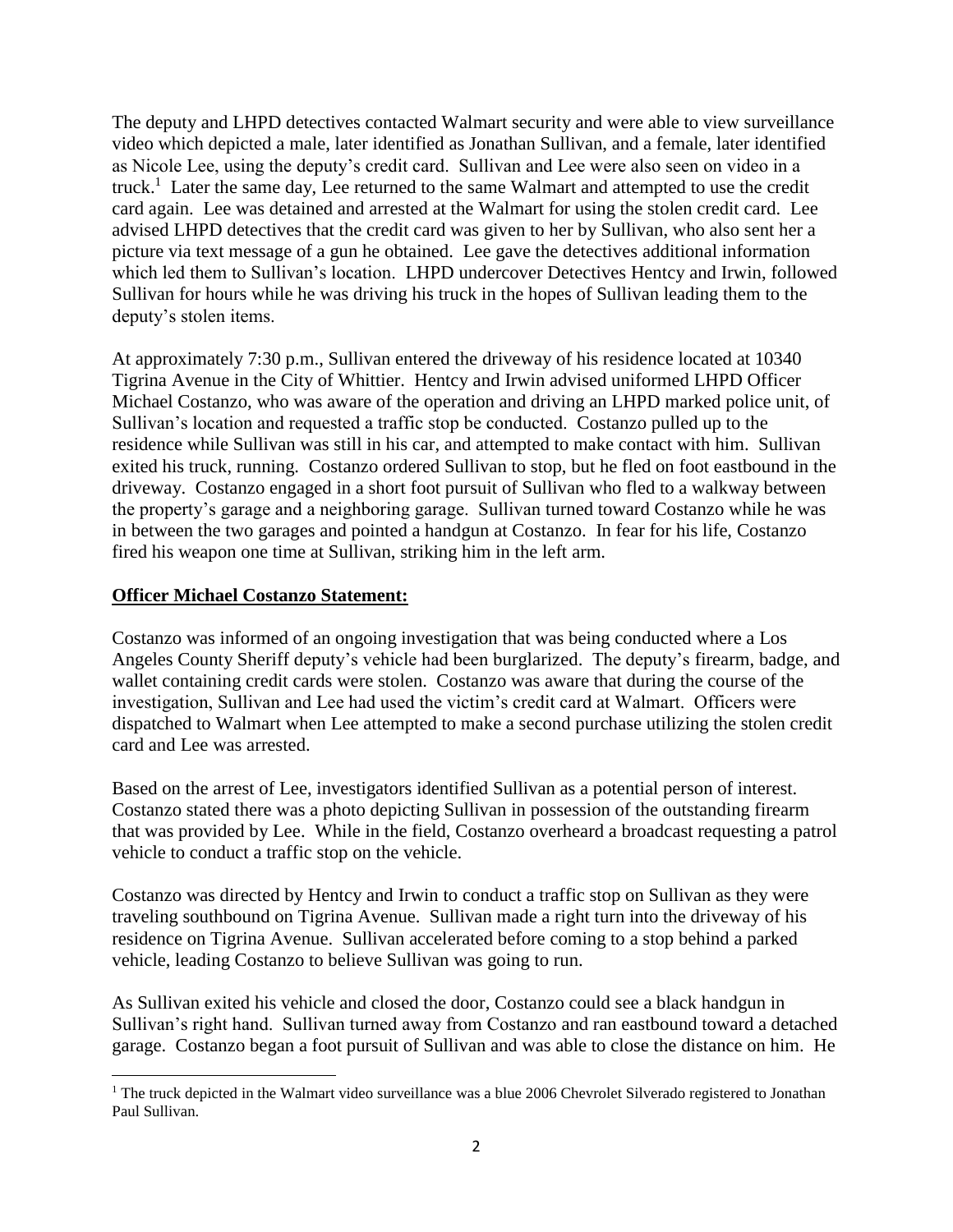saw Sullivan climbing onto a three foot fence that led to the backyard of Sullivan's residence. Costanzo could clearly see the black handgun in Sullivan's right hand.

Costanzo ordered Sullivan to, "Stop, get on the ground! Police! Get on the ground!" Costanzo yelled commands at Sullivan to stop between five and six times. Sullivan slipped as he was attempting to climb the fence and spun around in the direction of Costanzo, pointing the gun at Costanzo. Believing that Sullivan was about to shoot him, Costanzo fired his service weapon at Sullivan. Sullivan threw the gun over the fence and Costanzo approached Sullivan to detain him. Hentcy assisted Costanzo in pulling Sullivan down to the ground where he was handcuffed and taken into custody.<sup>2</sup>

Costanzo was armed with a department issued Springfield Armory XD .45ACP tactical semiautomatic pistol.

#### **Jonathan Sullivan's Statement:**

 $\overline{\phantom{a}}$ 

Sullivan was given his Miranda rights, which he stated he understood and waived. Sullivan stated he was given a firearm and several credit cards he knew were stolen from a police officer's vehicle. Sullivan admitted he sent Lee a text message inviting her to use the stolen credit card and also admitted sending Lee a photo of the gun.

Sullivan admitted he drove Lee to Walmart where she was able to use the credit card to purchase electronic items. Sullivan stated that Lee went back to Walmart to use the credit card a second time. Sullivan got scared when Lee did not show up and he saw a police officer in the parking lot. Sullivan left the parking lot in an attempt to get rid of the firearm that was in his possession. Sullivan saw a patrol car as he was about to turn on Whittier Boulevard from Macy Avenue, behind him. Fearing that he might get stopped, he drove back to his residence.

Sullivan admitted seeing the patrol vehicle behind him with lights on but was afraid to pull over because he had a stolen gun. Sullivan exited his vehicle with the gun in his hand and took off running. Sullivan recalled hearing Costanzo tell him to "Get the fuck down." Sullivan denied trying to jump over a fence but stated he was trying to make his way through the trashcans in an attempt to get away. Sullivan stated he did not point the gun at Costanzo and believed Costanzo shot him while his back was turned toward him. Sullivan stated he felt bad for what he did and stated he not only put himself but also Costanzo in a situation that could have turned out a lot worse. Sullivan stated he wanted to apologize to Costanzo and further stated it was his fault he ran like he did and Costanzo was just doing his job.

<sup>2</sup> Detectives Hentcy and Irwin stopped their unmarked vehicle at the mouth of Sullivan's driveway, at an angle. Hentcy recalled seeing Costanzo and Sullivan exiting their vehicles at nearly the same time. Hentcy saw Sullivan run eastbound out of his view and heard Costanzo yell to Sullivan to get down on the ground. Hentcy heard a gunshot but was not able to see whether Sullivan had a gun. Hentcy, however, did recover the gun Sullivan threw over the fence. Irwin stated he maneuvered his unmarked vehicle at Sullivan's driveway at an angle. Irwin saw Costanzo exit his vehicle immediately after placing it in park and pursue Sullivan who also immediately exited his vehicle and started running. Irwin heard Costanzo yell to Sullivan repeatedly to get on the ground. Irwin heard one gunshot but was not able to see Sullivan in possession of a firearm from where he was positioned. Irwin heard Sullivan state repeatedly, "I fucked up."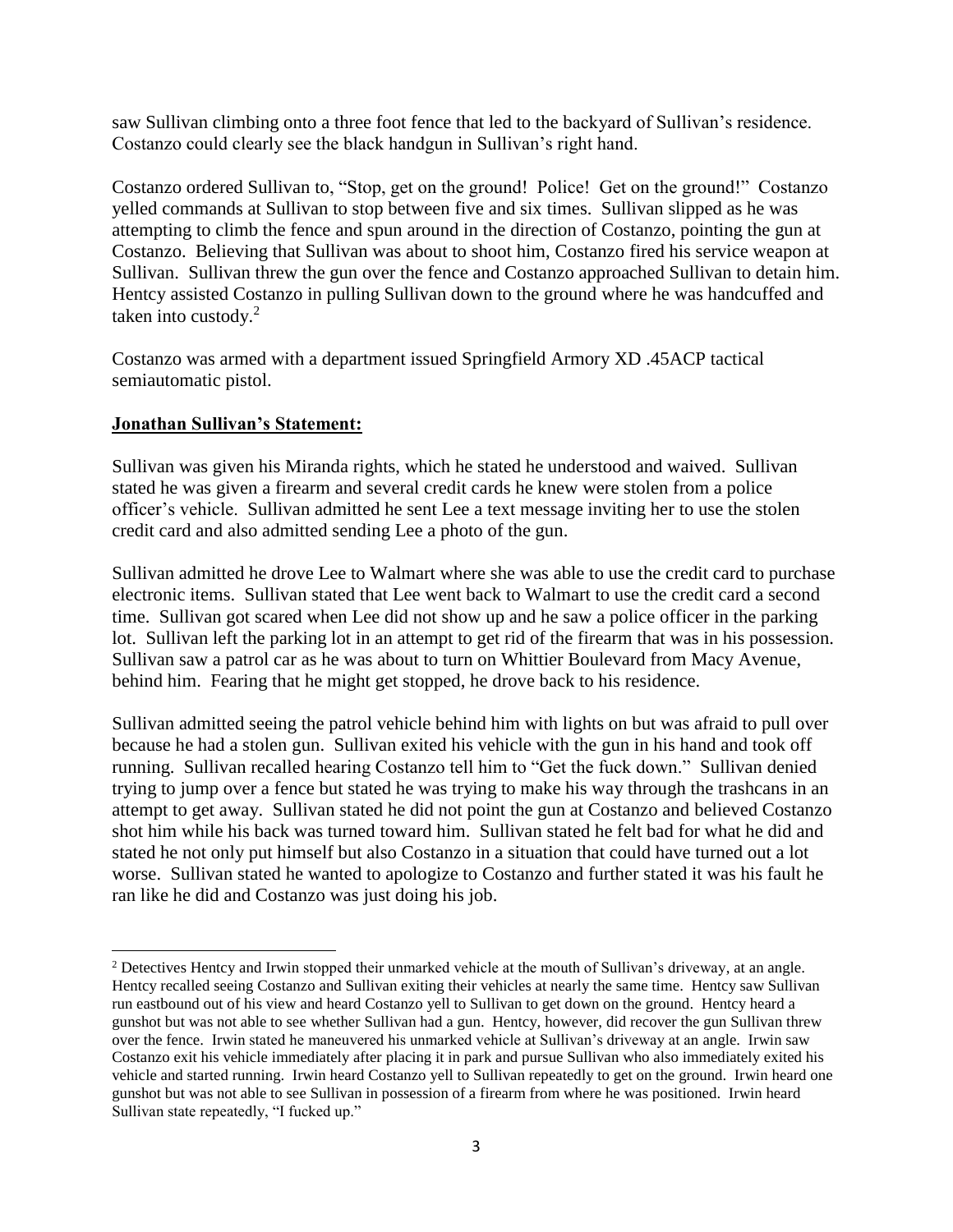Sullivan sustained a single gunshot wound that entered the front side of his left arm and exited through the back side of his left arm near his elbow.

Sullivan was armed with a fully loaded Smith and Wesson air weight .38 special handgun that was recovered from the scene.

Sullivan was charged in case VA140883 with one count of Penal Code section 245(d) (1), assault with a firearm on a police officer. A preliminary hearing setting is scheduled for September 7, 2016.

### **LEGAL ANALYSIS**

California law permits the use of deadly force in self-defense or in the defense of others if it reasonably appears to the person claiming the right of self-defense or the defense of others that he actually and reasonably believed that he or others were in imminent danger of great bodily injury or death. Penal Code § 197; *People v. Randle* (2005) 35 Cal.4th 987, 994 (overruled on another ground in *People v. Chun* (2009) 45 Cal.4th 1172, 1201); *People v. Humphrey* (1996) 13 Cal.4th 1073, 1082; *see also,* CALCRIM No. 505.

"The 'reasonableness' of a particular use of force must be judged from the perspective of a reasonable officer on the scene, rather than the 20/20 vision of hindsight…The calculus of reasonableness must embody allowance for the fact that police officers are often forced to make split-second judgments—in circumstances that are tense, uncertain, and rapidly evolving—about the amount of force that is necessary in a particular situation." *Graham v. Connor* (1989) 490 U.S. 386, 396-397.

In protecting himself or another, a person may use all the force which he believes reasonably necessary and which would appear to a reasonable person, in the same or similar circumstances, to be necessary to prevent the injury which appears to be imminent. CALCRIM No. 3470. If the person's beliefs were reasonable, the danger does not need to have actually existed. *Id.*

An officer is not constitutionally required to wait until he sets eyes upon a weapon before employing deadly force to protect himself against a fleeing suspect who turns and moves as though to draw a gun. *Thompson v. Hubbard* (2001) 257 F.3d 896, 899. "Where the peril is swift and imminent and the necessity for action immediate, the law does not weigh in too nice scales the conduct of the assailed and say he shall not be justified in killing because he might have resorted to other means to secure his safety." *People v. Collins* (1961) 189 Cal.App.2d 575, 589.

The evidence examined in this investigation shows that Officer Costanzo attempted to make a traffic stop on Sullivan who, instead of pulling over, accelerated, came to a stop, and exited his vehicle running with a gun in his right hand. Costanzo exited his vehicle and ran after Sullivan. Sullivan turned toward Costanzo, pointing his gun in his direction. In fear for his life, Costanzo fired one shot at Sullivan, striking him in the left arm.